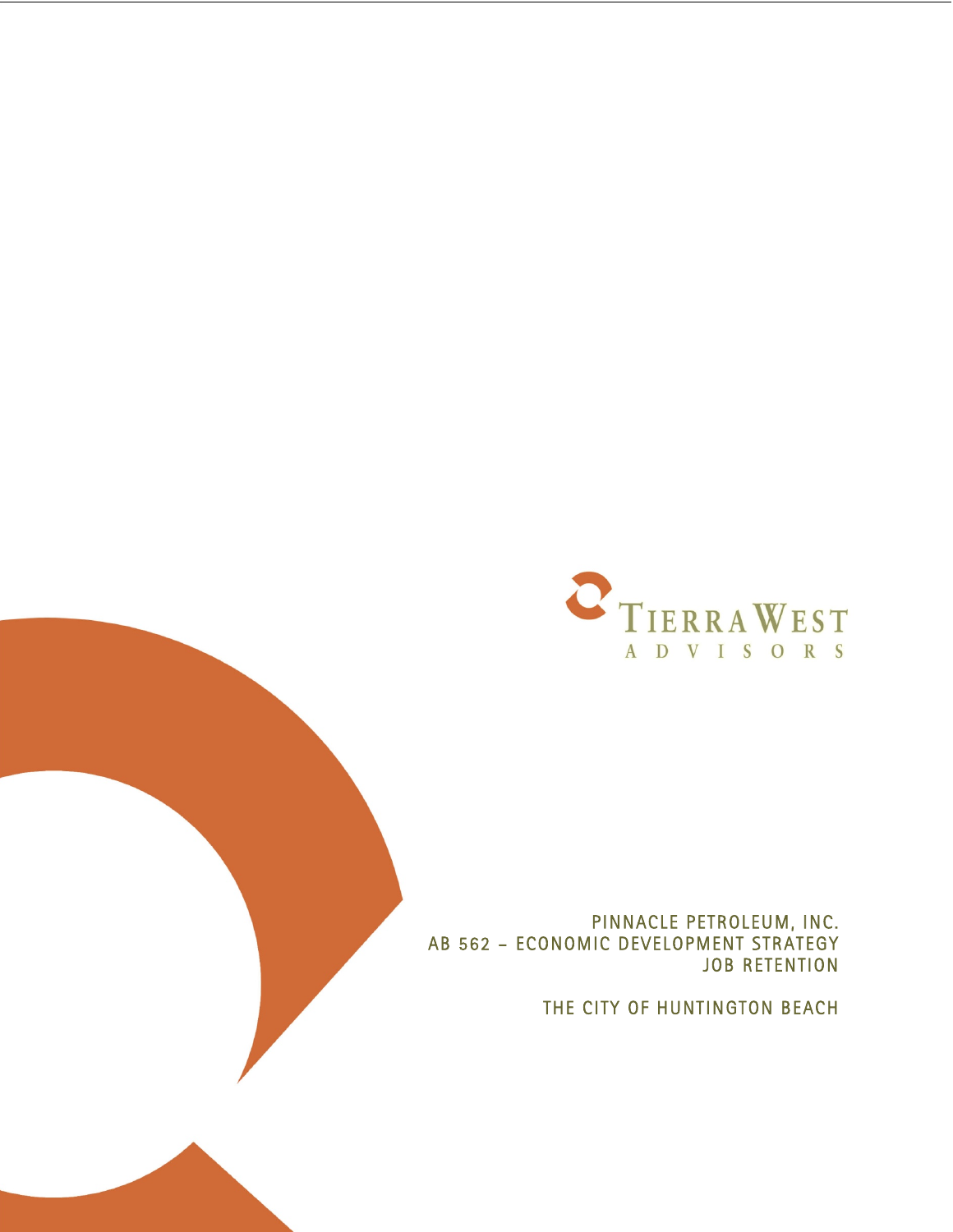

April 14, 2014

Ms. Kellee Fritzal Deputy Director Business Development **CITY OF HUNTINGTON BEACH** 2000 Main Street Huntington Beach, CA 92648

RE: Pinnacle Petroleum, Inc. AB 562 - Economic Development Strategy Job Retention

Dear Ms. Fritzal:

The City of Huntington Beach (City) has commissioned Tierra West Advisors, Inc. (Tierra West) to review, analyze and prepare a report pertaining to a Operating Covenant Agreement (Agreement), between the City and Pinnacle Petroleum, Inc. (Pinnacle) based upon the economic development strategy and to comply with the newly enacted public reporting requirements of Assembly Bill 562 (AB 562).

The State Legislature and Governor Brown, due to the elimination of Redevelopment addressed the loud outcry by cities, counties and communities for the need to legislatively assist local agencies, as well as the State, to encourage employment, retain jobs and companies in local communities. The loss of redevelopment has left the City of Huntington Beach with a loss of local resources to encourage economic development. In response to this loss, the City of Huntington Beach is developing an economic development strategy and is also considering an economic development subsidy that will comply with the continued public reporting provisions mandated by AB 562.

Pinnacle, located in Huntington Beach, is proposing to maintain its headquarters within the City for the next 15 years. In order to remain competitive and promote expansion, Pinnacle and the City are proposing to enter into the Agreement and revenue sharing arrangement as part of the City's Economic Development Program. The Agreement is intended to provide Pinnacle and the City the ability to address among others:

- Decline in competitiveness due to industry consolidation
- Update existing Tax Sharing Agreement terms
- Extend Pinnacle's operations in the City
- Retain City General Fund revenues to provide needed services for residents
- Retain and capture future growth in Pinnacle product sales (leveraging on estimated future revenue and industry price increases)

2616 East 3rd Street Los Angeles California 90033 T 323/265 4400 **E323/261 8676** W tierrawestadvisors.com

**REAL ESTATE & DEVELOPMENT STRATEGISTS**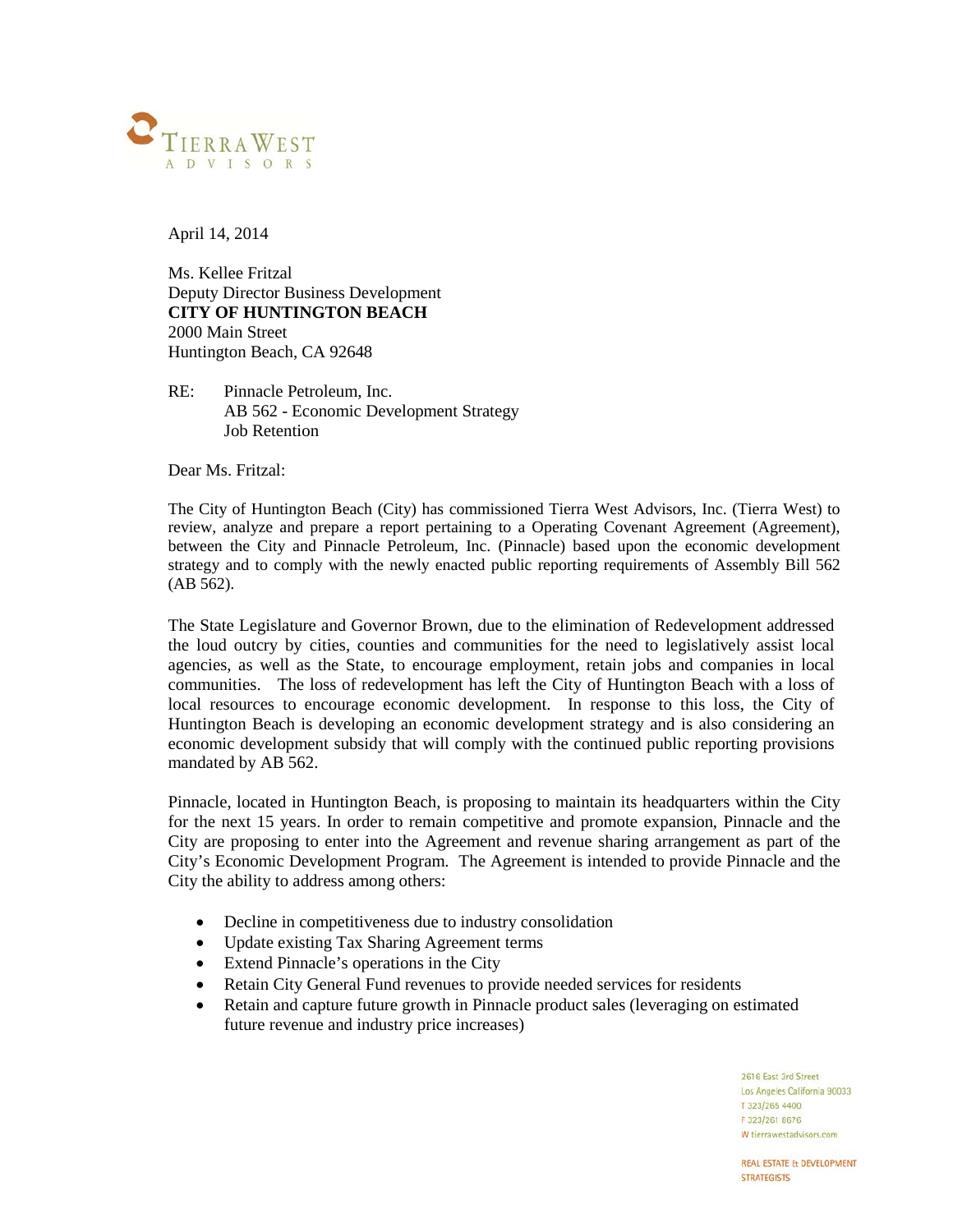- Increase the economic competitiveness of Huntington Beach
- Increase the City's wealth and prosperity
- Diversify the City's economic base and wage levels
- Outreach and support to existing businesses
- Maintain and enhancing a consistent, business-friendly environment
- Expand public-private partnership opportunities

Tierra West recognizes that the provisions of the Operating Covenant Agreement and retention of Pinnacle would not only assist Pinnacle but also provide a strong public purpose through the City's continued expansion of economic development opportunities for businesses within the City and continued growth of the City's General Fund revenue and tax base, as well as improve economic and physical conditions and services in the City.

Sincerely, TIERRA WEST ADVISORS, INC.

John N. Yonai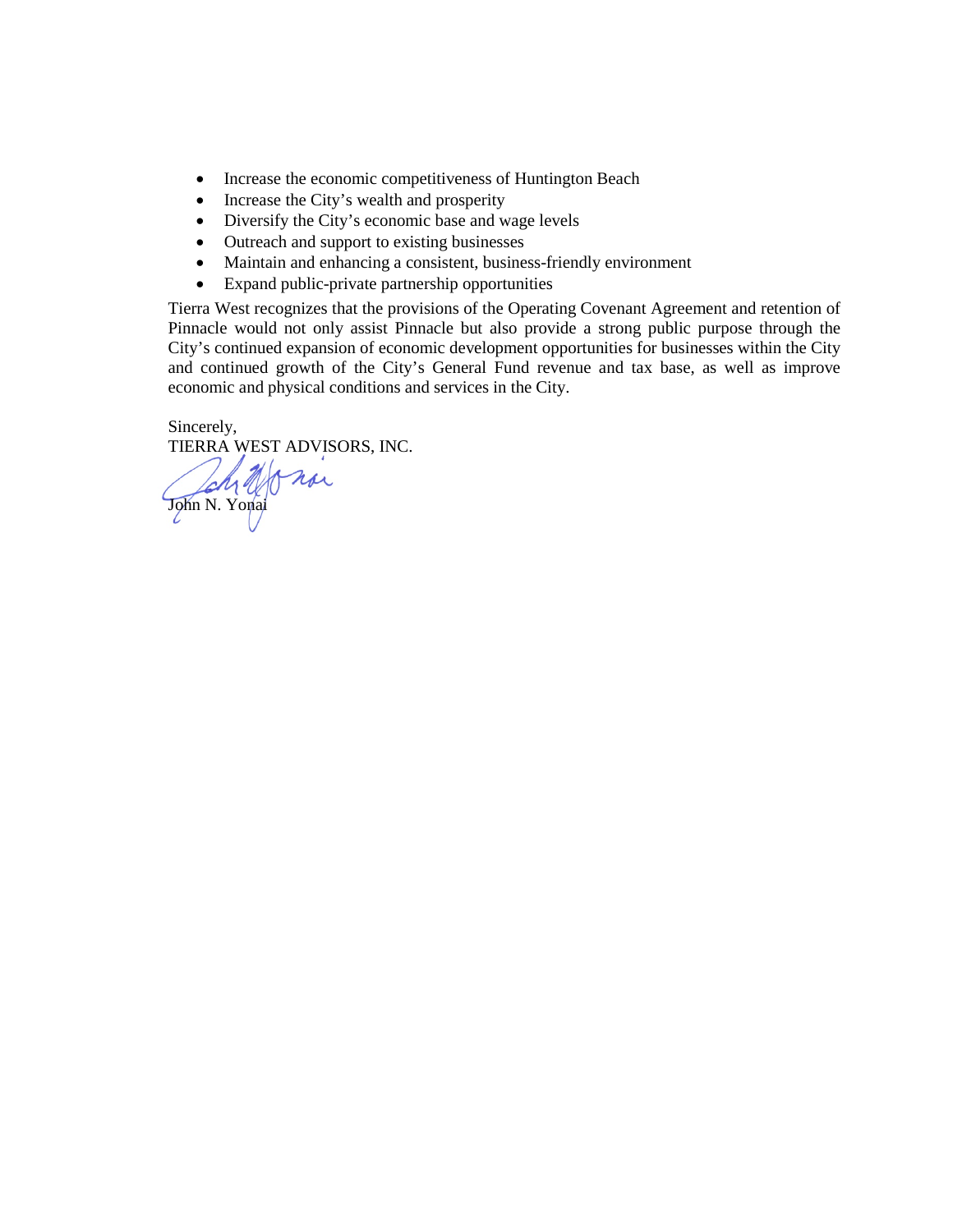# **City of Huntington Beach Economic Development (AB562) Operating Covenant Agreement between City of Huntington Beach and Pinnacle Petroleum, Inc.**

The City of Huntington Beach (City) in order to maintain sustainable economic development, community vitality and recovery from the annual loss of over \$21 million previously received by the City's Redevelopment Agency, is implementing economic development strategies that include the application of Assembly Bill (AB) 562. The City and Pinnacle Petroleum, Inc. (Pinnacle) propose to enter into an Operating Covenant Agreement (Agreement). The Agreement requires Pinnacle to remain in operation in the City and the City will continue to provide revenue sharing with Pinnacle.

The loss of redevelopment has left the City of Huntington Beach as well as all cities Statewide with a loss of local resources to encourage economic development and maintain local services. The California Legislature and Governor Brown made the decision to terminate redevelopment and removed the single largest economic tool available to local agencies. Based upon the decision to terminate redevelopment Statewide, the Governor and Legislature recognized the necessity of cities, counties and the State, to encourage employment and retain jobs and companies by giving economic subsidies to businesses and the importance of providing public input by requiring:

- 1. A public hearing prior to the granting of the subsidy
- 2. A report regarding the subsidy within the term
- 3. Where a subsidy has a term of more than 10 years, an additional public hearing at the conclusion of the subsidy.

The State approved AB 562, which went into effect on January 1, 2014, codifying a continued public reporting requirement for economic development subsidies.

This report includes the information required by AB 562 and the fiscal analysis necessary to determine the projected revenue generated by Pinnacle to the City as part of the economic development strategy for business retention through an Operating Covenant Agreement. The City-provided information which was utilized to establish an estimated "Revenue Tax Base" of sales tax collected by the City from Pinnacle. After the Revenue Tax Base was determined, projections of additional revenue generation from sales tax collections directly attributable to the business were developed. The projected revenue tax increases from Pinnacle represents new resources as well as the retention of a portion of existing general fund revenues to the City of which a percentage of the revenue collected will be shared with Pinnacle. This will avoid significant fiscal Impacts to City revenues and community services.

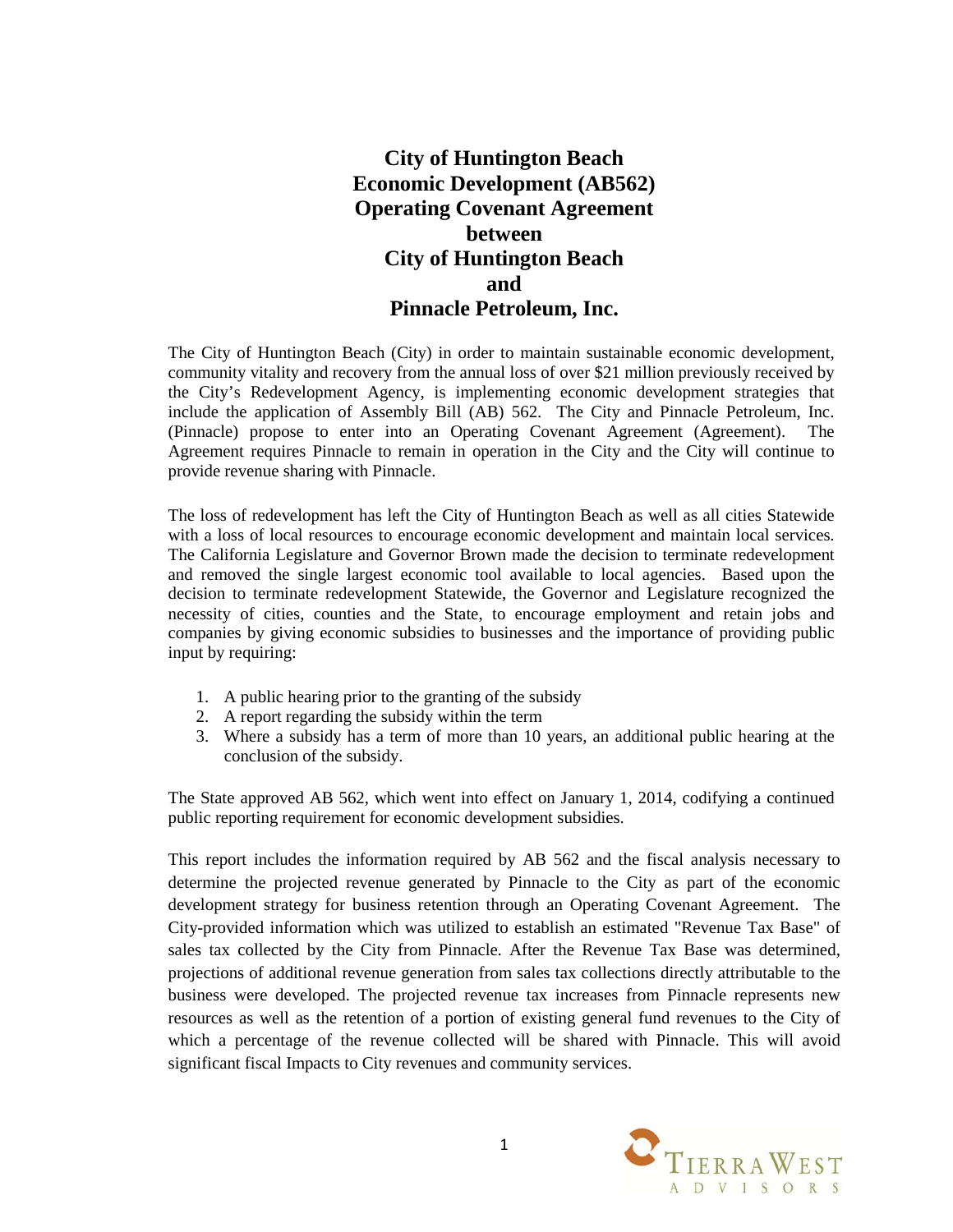The economic development strategies seek demonstration that the proposed business retention will result in community-wide benefits, which is evidenced by the retention of revenues that will be used to provide municipal services. The City Council may choose to approve the Agreement in order to retain and expand jobs, maintain a local business, assist Pinnacle to gain competitiveness within the fuel provision industry and incentivize the business owner to consider and complete upgrades and improvements. This report identifies the financial data necessary to allow the City Council to determine the value of entering into the proposed Agreement.

## **AB 562 Reporting Requirements**

On and after January 1, 2014, each local agency shall, before approving any economic development subsidy within its jurisdiction, provide all of the following information in written form available to the public, and through its Internet Web site, if applicable:

1. The name and address of all corporations or any other business entities, except for sole proprietorships, that are the beneficiary of the economic development subsidy, if applicable.

**Pinnacle Petroleum, Inc., 7911 Professional Circle, Huntington Beach, CA 92648** Founded in 1995, Pinnacle Petroleum, Inc. (Pinnacle) is a national provider of competitively priced energy products and services. Pinnacle services include the distribution of refined petroleum products and lubricants, environmental services,

# cardlock fueling, and remote tank monitoring with a fully integrated fuel management system. Pinnacle is a 100% woman owned California Corporation. Certifications include WBENC #240301 with WMBE Clearinghouse #95IS0030.

## **Refined Petroleum Industry**

The refined petroleum products market in the US grew 22 percent between 2006-2012 despite a sharp decline in consumption and price during the economic downturn. The local refined petroleum products industry followed similar trends, growing by an average of 6 percent per year during the 2006-2012 review period. The US refined petroleum products industry became more export oriented with the share of exports increasing from 6 percent in 2006 to 16 percent in 2012. Strong growth is forecast for the industry as high prices and recovering volume demand will propel revenues.

2. The start and end dates and schedule, if applicable, for the economic development subsidy.

Operating Covenant Agreement, if approved is anticipated to commence on July 1, 2014 and continue for ten (10) years with one (1) five (5) year option term by mutual agreement.

#### **Sales Tax Generation**

The Bradley Burns Uniform Local Sales and Use Tax ("Bradley Burns") applies to the sales of tangible personal property in which a percentage of California's sales and use tax rate is distributed back to the jurisdiction where sales were generated to support local general funds. For many jurisdictions, including the City, this amount is one percent (1%). Sales tax is payable to the City from the State Board of Equalization. The calculations in this report indicate only the estimated amount of sales tax to be received

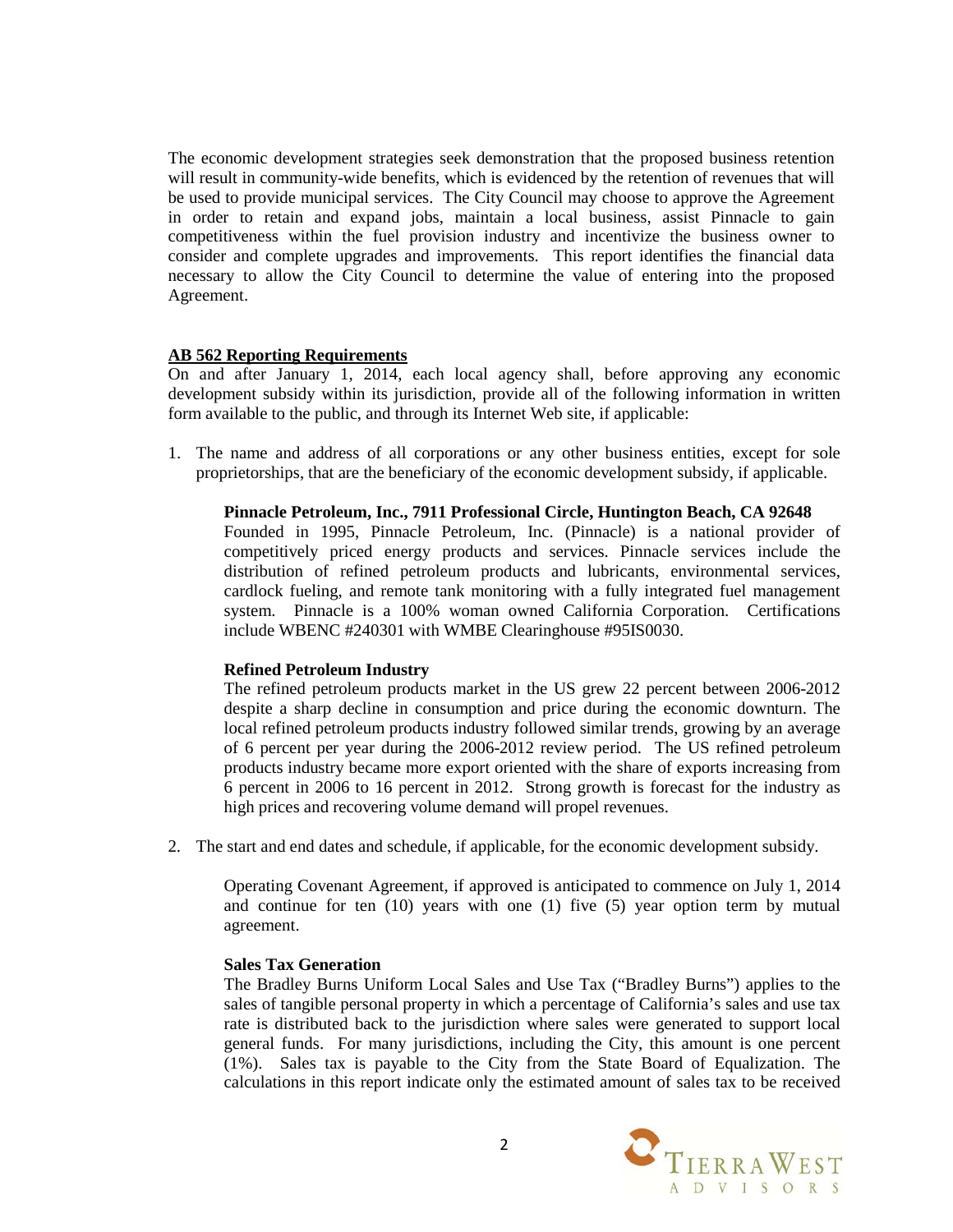by the City through the distribution formula used by the State Board of Equalization. Pinnacle proposes to maintain and enhance existing business operations in the City. The City and Pinnacle mutually agreed that a Sales Tax Base would be set at \$25,000 per quarter to offset and minimize any potential decline in current general fund revenue. Therefore, the City would receive the first \$25,000 each quarter and revenue sharing would commence on any sales tax generated by Pinnacle above this amount.

Sales projections were developed based upon review of retail sales data between the years of 2008 through 2013. According to the historical sales data, Pinnacle generated on average approximately \$243,000 in revenue per quarter or approximately \$972,000 annually. 2012 and 2013 data indicated steady growth in revenue with an average of \$254,000 in sales per quarter or \$1.016 million per year.

The City and Pinnacle are presently under contract with a Sales Tax Agreement entered in July 2007 and includes the following terms: The City provides Pinnacle with 30 % of the sales tax revenue generated by Pinnacle and received by the City with the remaining balance of 70% retained by the City. The duration of the current agreement is for 10 years commencing in July of 2007 and slated for termination in June 2017, unless the parties enter into the new Agreement. To date, the City has received approximately \$4.0 million in sales tax revenue as a result of Pinnacle's operation and revenue generated.

3. A description of the economic development subsidy, including the estimated total amount of the expenditure of public funds by, or of revenue lost to, the local agency as a result of the economic development subsidy.

#### **Economic Development Strategy Implementation and Business Retention**

In furtherance of the City's economic development strategies, a revenue sharing Agreement in the form of the Operational Covenant Agreement is being proposed. Pursuant to AB562 the revenue sharing Agreement is defined as an Economic Development Subsidy that is an expenditure of public funds or loss of revenue to a local agency in the amount of one hundred thousand dollars (\$100,000) or more, for the purpose of stimulating economic development within the jurisdiction of a local agency, including, but not limited to, bonds, grants, loans, loan guarantees, enterprise zone or empowerment zone incentives, fee waivers, land price subsidies, matching funds, tax abatements, tax exemptions, and tax credits. Economic Development Subsidy shall not include expenditures of public funds by, or loss of revenue to, the local agency for the purpose of providing housing affordable to persons and families of low or moderate income, as defined in Section 50093 of the Health and Safety Code. The City and Pinnacle are currently in a revenue sharing agreement which the parties propose to amend and extend. The current agreement began in July of 2007 and is set to expire with the proposed new Agreement. To date, the City has received approximately \$4.0 million in sales tax revenue as a result of Pinnacle's operations.

The City is being reactive in retaining Pinnacle as one of the major contributors to the City's general fund. The City economic development strategies recognize the vulnerable economic recovery the Nation and City are experiencing. The potential relocation of Pinnacle and total loss of revenue would be much more detrimental and undermine the

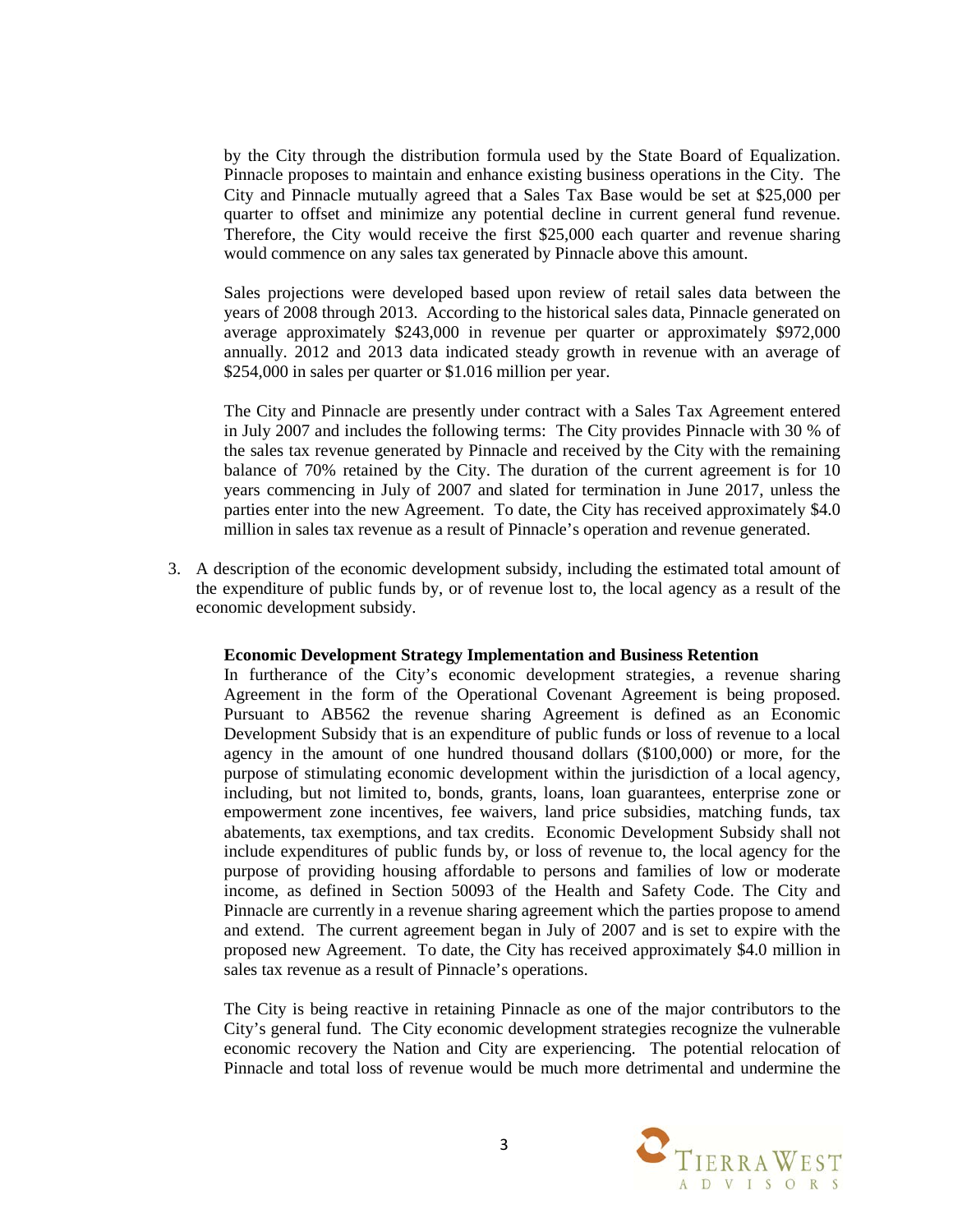City's delicate economic recovery and cause significant impact to services. The City is making a significant commitment to maintain the economic momentum it has gained over the past 12 months.

The City and Pinnacle propose to enter into a new Agreement that would extend the commitment by Pinnacle to remain in the City for up to fifteen (15) additional years. The Agreement provides for a sales tax sharing structure that would provide Pinnacle with up to 65 percent of the sales tax revenue generated by Pinnacle and the City 35 percent. It is estimated that the Agreement will provide Pinnacle with approximately \$7.4 million and the City \$5 million over a ten (10) year period. Should the parties agree to extend the Agreement for the five (5) year option term, Pinnacle will receive a cumulative amount in revenue sharing of approximately \$12.0 million and the City \$8 million over fifteen (15) years of the extended Operating Period.

4. A statement of the public purposes for the economic development subsidy.

#### **Public Purpose**

Review of the Agreement and proposed revenue sharing between Pinnacle and the City is consistent with the City's economic goals and strategies and is in the best interest of the general public.

Economic goals and strategies include the following:

- Increase the economic competitiveness of Huntington Beach
- Increase the City's wealth and prosperity
- Maximize public revenues and economic development financing options
- Diversify the City's economic base and wage levels
- Outreach and support to existing businesses
- Maintain and enhancing a consistent, business-friendly environment
- Expand public-private partnership opportunities
- Maintain current and provide future City public Services, capital projects and maintenance

The loss of redevelopment has had significant fiscal impact on City revenues and eliminated the primary local economic tool. Retaining Pinnacle's business operations in the City would address the need and desire to maintain revenue streams such as property and sales tax to the City. Additionally, Pinnacle's continued presence in the City would assist in maintaining relative balance in the local economy through indirect retail sales and employment from other local businesses that are supported by Pinnacle's location in the City. Retention of Pinnacle will also result in maintaining occupied property square footage thus minimizing the risk of blight and dilapidation.

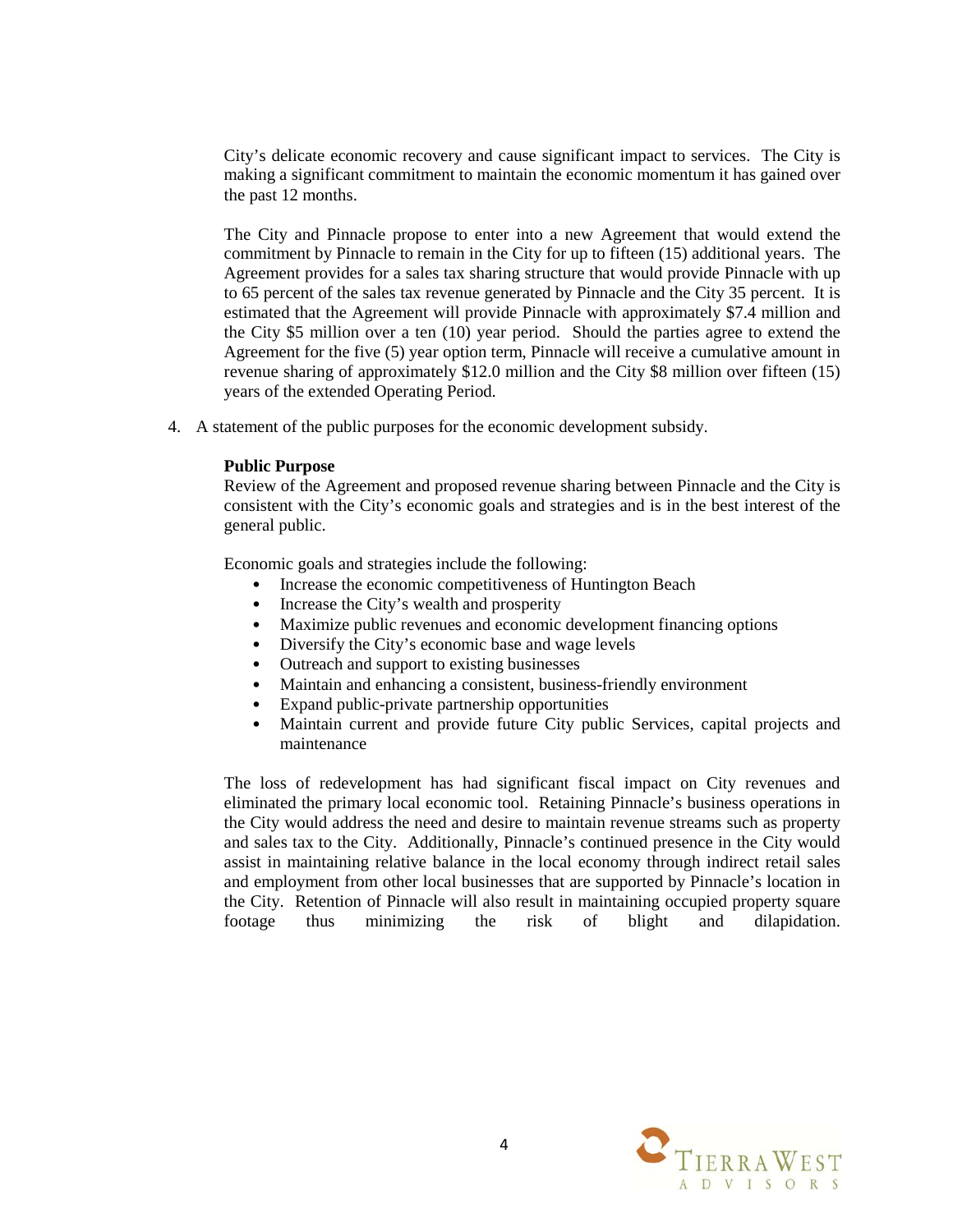The operating covenant and revenue sharing Agreement assists Pinnacle in the following areas:

- Decline in competitiveness due to industry consolidation
- Update current Tax Sharing Agreement Terms to allow Pinnacle to remain competitive
- Early capture of future growth in product sales (leveraging on estimated future revenue or industry price increases)

Pinnacle has identified multiple instances where larger competitors, created by significant consolidation of operators in the industry, have prevailed over Pinnacle by providing prices at significantly lower then Pinnacle's product costs. In recent months there have been a number of smaller operations that have been purchased by larger companies. These acquisitions have made it difficult for many of the remaining smaller operations to submit competitive price quotes for new business contracts. Larger companies are positioned to offer lower bid prices, thus creating a challenging environment for operations similar to Pinnacle to remain viable.

Pinnacle and the City concur that the current Tax Sharing Agreement between the City and Pinnacle is not reflective of the current industry standards or requirements for competiveness. Tierra West has reviewed comparable agreements between companies and communities and noted substantial support for revenue sharing agreements of 65 percent. Pinnacle, as well as, overall industry forecasts project significant growth in sales revenue over the next five (5) and ten (10) years. City staff and Pinnacle agree that early capture or the ability of Pinnacle to accelerate increases in revenue through the proposed Agreement will allow it to be more competitive with contract pricing and operations.

5. Projected tax revenue to the local agency as a result of the economic development subsidy.

Based on the current City and Pinnacle Sales Tax Sharing Agreement, the City has received approximately \$4.0 million in sales tax revenue as a result of Pinnacle's operations in Huntington Beach. Based upon the proposed Operating Covenant Agreement, it is estimated that the City will receive an additional \$5 million during the first ten (10) years of the new Agreement. Should the parties agree to extend the Agreement for the additional five (5) year term; the City will receive \$8 million over fifteen (15) years of the extended Operating Period.

6. Estimated number of jobs created by the economic development subsidy, broken down by full-time, part-time, and temporary positions.

Pinnacle Petroleum, Inc. was founded in Huntington Beach in 1995 and moved to Seal Beach in 1998 and remained there for 10 years. Seal Beach provided a revenue sharing agreement to entice Pinnacle to move from Huntington Beach to Seal Beach. Pinnacle and Huntington Beach entered into a Sales Tax Agreement in July 2007 and Pinnacle agreed to relocate its headquarters back to Huntington Beach along with its 10 full time employees. Pinnacle has increased its employee base in the City by 300% and now has 30 full time employees. Based upon projected Pinnacle sales growth, over the term of the Agreement it is estimated that Pinnacle will increase employment in the City by approximately 8% per year. Over the initial 10 year term Pinnacle is anticipated to increase from 30 to 62 employees. Assuming Pinnacle and the City extend the Operating